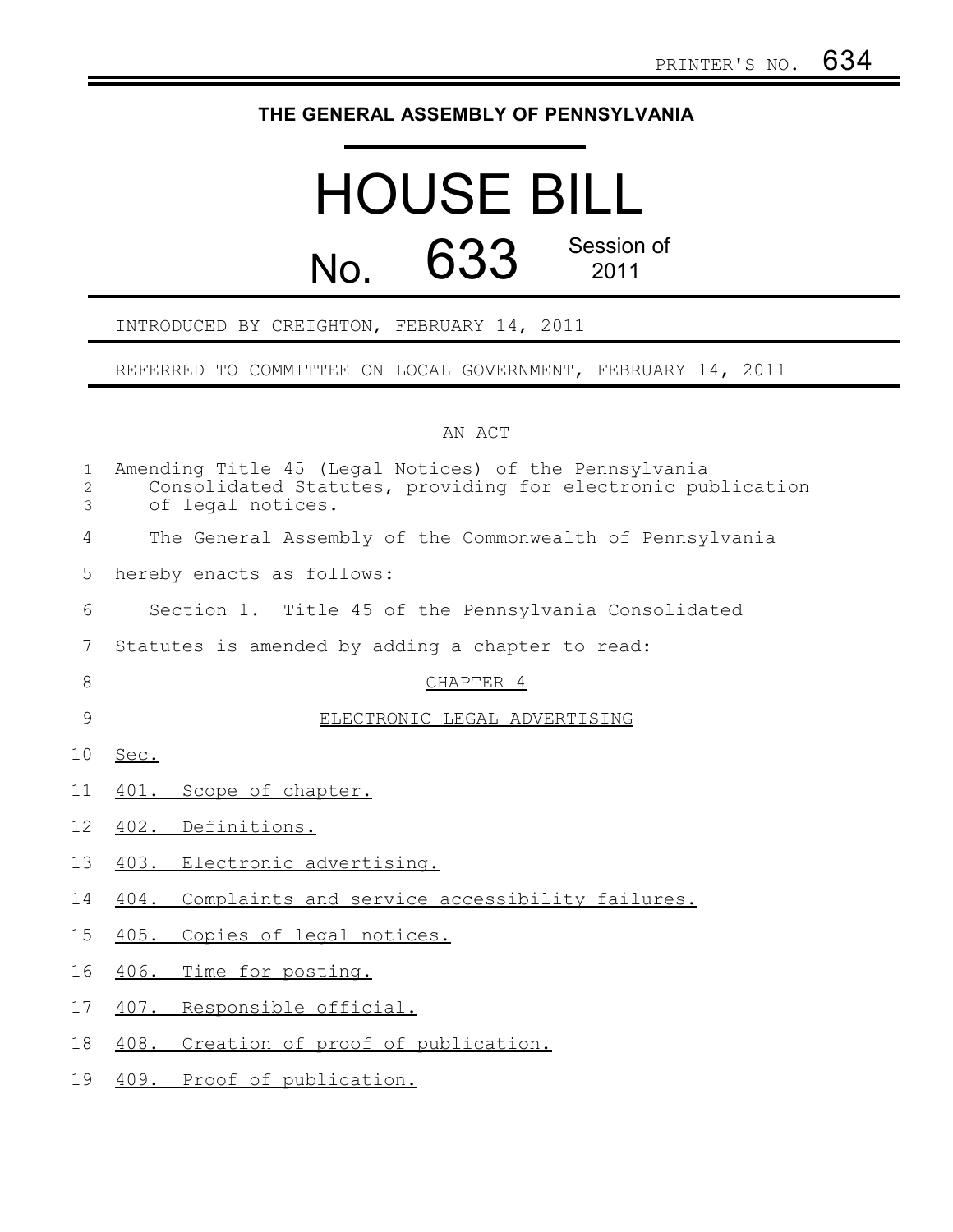| 1  | 410. Other notice and advertising requirements.                    |
|----|--------------------------------------------------------------------|
| 2  | § 401. Scope of chapter.                                           |
| 3  | This chapter relates to electronic legal advertising.              |
| 4  | § 402. Definitions.                                                |
| 5  | The following words and phrases when used in this chapter          |
| 6  | shall have the meanings given to them in this section unless the   |
| 7  | context clearly indicates otherwise:                               |
| 8  | "Electronic publication" or "electronically publish." The          |
| 9  | public advertisement of a legal notice in HyperText Markup         |
| 10 | Language format (HTML) or an equivalent language format on an      |
| 11 | official government Internet website.                              |
| 12 | <u>"Notice website." An Internet website that is maintained by</u> |
| 13 | a governmental unit, or by a third party under contract with the   |
| 14 | unit, that contains links to the legal notices electronically      |
| 15 | published by the governmental unit.                                |
| 16 | "Official Internet website" or "official website." The             |
| 17 | Internet location designated by a governmental unit as its         |
| 18 | primary source of information about the governmental unit on the   |
| 19 | Internet.                                                          |
|    | 20 § 403. Electronic advertising.                                  |
| 21 | Whenever a governmental unit is required by law to publish a       |
| 22 | legal notice in one or more newspapers of general circulation,     |
| 23 | the governmental unit or its representative may publish the        |
| 24 | notice on an official government notice website instead of in a    |
| 25 | newspaper of general circulation, if all of the following          |
| 26 | requirements are met:                                              |
| 27 | The governmental unit, or the host of the notice<br>(1)            |
| 28 | website, shall enter into a service-level agreement with an        |
| 29 | Internet service provider that quarantees the site is              |
| 30 | accessible to the public over the Internet at least 98% of         |
|    |                                                                    |

20110HB0633PN0634 - 2 -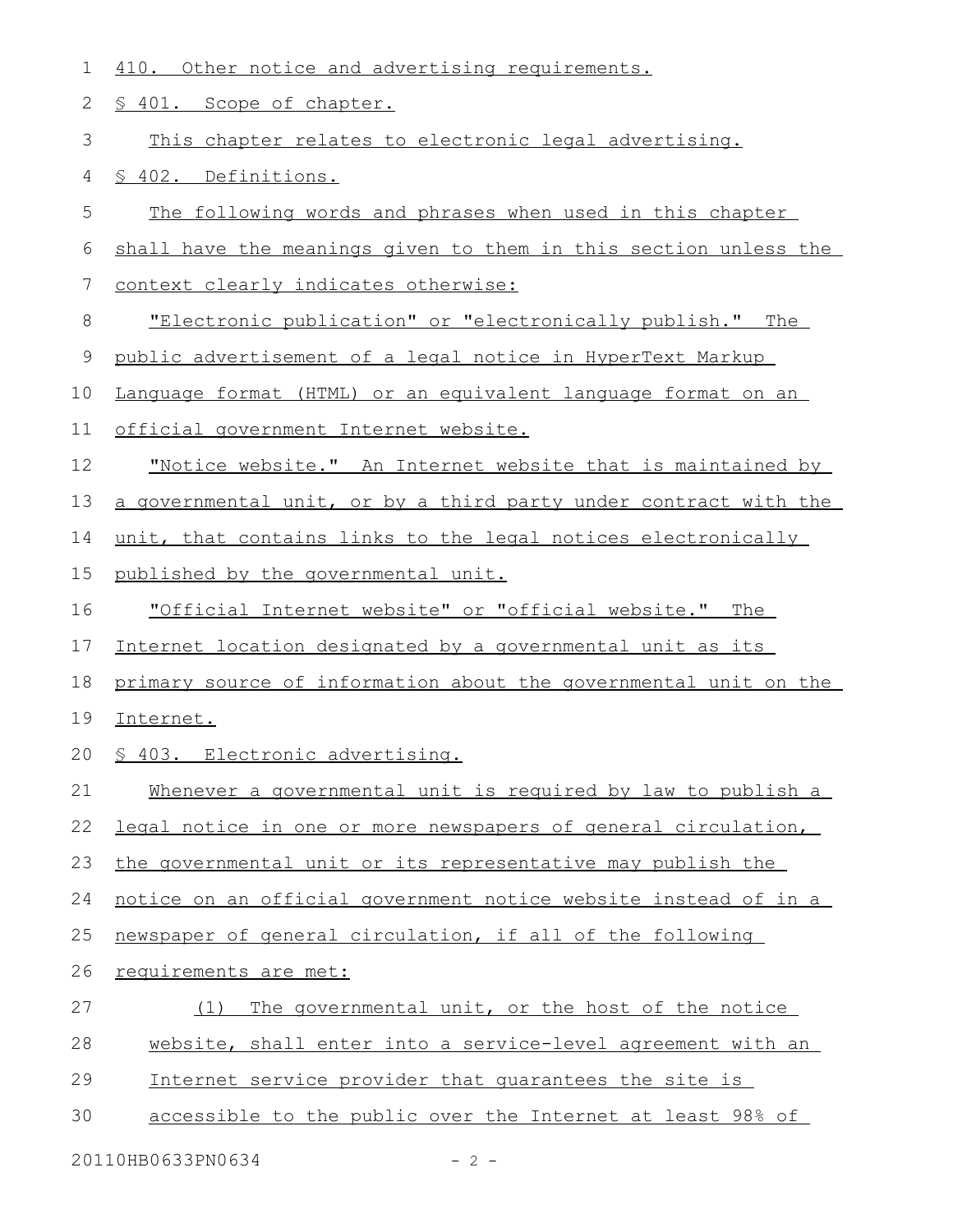| $\mathbf 1$     | the time, 24 hours a day, 365 days a year.                       |
|-----------------|------------------------------------------------------------------|
| 2               | (2)<br>The governmental unit's official Internet website         |
| 3               | containing the notice website shall be registered with the       |
| 4               | Office of Information Technology of the Office of                |
| 5               | Administration, for posting on a State Internet website that     |
| 6               | lists Internet sites of governmental units.                      |
| $7\phantom{.0}$ | The governmental unit's official Internet website<br>(3)         |
| 8               | shall prominently display a link to the notice web page,         |
| $\mathcal{G}$   | which shall be an index web page, containing a list of all       |
| 10              | current legal notices of the unit, with links to the full        |
| 11              | text of those notices, not just to summaries of those            |
| 12              | notices. The index web page shall also contain a search          |
| 13              | function and other features that improve public accessibility    |
| 14              | to legal notices.                                                |
| 15              | (4) Each web page on the official website with a link to         |
| 16              | the notice web page or index web page, as well as the notice     |
| 17              | website itself, shall contain an e-mail link to submit a         |
| 18              | complaint to the governmental unit if access to any legal        |
| 19              | notice fails.                                                    |
| 20              | \$ 404. Complaints and service accessibility failures.           |
| 21              | A governmental unit shall review all complaints reported         |
| 22              | under section 403(4) (relating to electronic advertising) or     |
| 23              | otherwise to determine the cause of any service accessibility    |
| 24              | failure, and it shall document the findings and any action taken |
| 25              | to resolve the failure. The governmental unit shall keep and     |
| 26              | make available for public inspection all records of complaints   |
| 27              | and service accessibility failures.                              |
| 28              | \$ 405. Copies of legal notices.                                 |
| 29              | Whenever an individual is unable to access an electronic         |
| 30              | publication of a legal notice, the issuing governmental unit     |

20110HB0633PN0634 - 3 -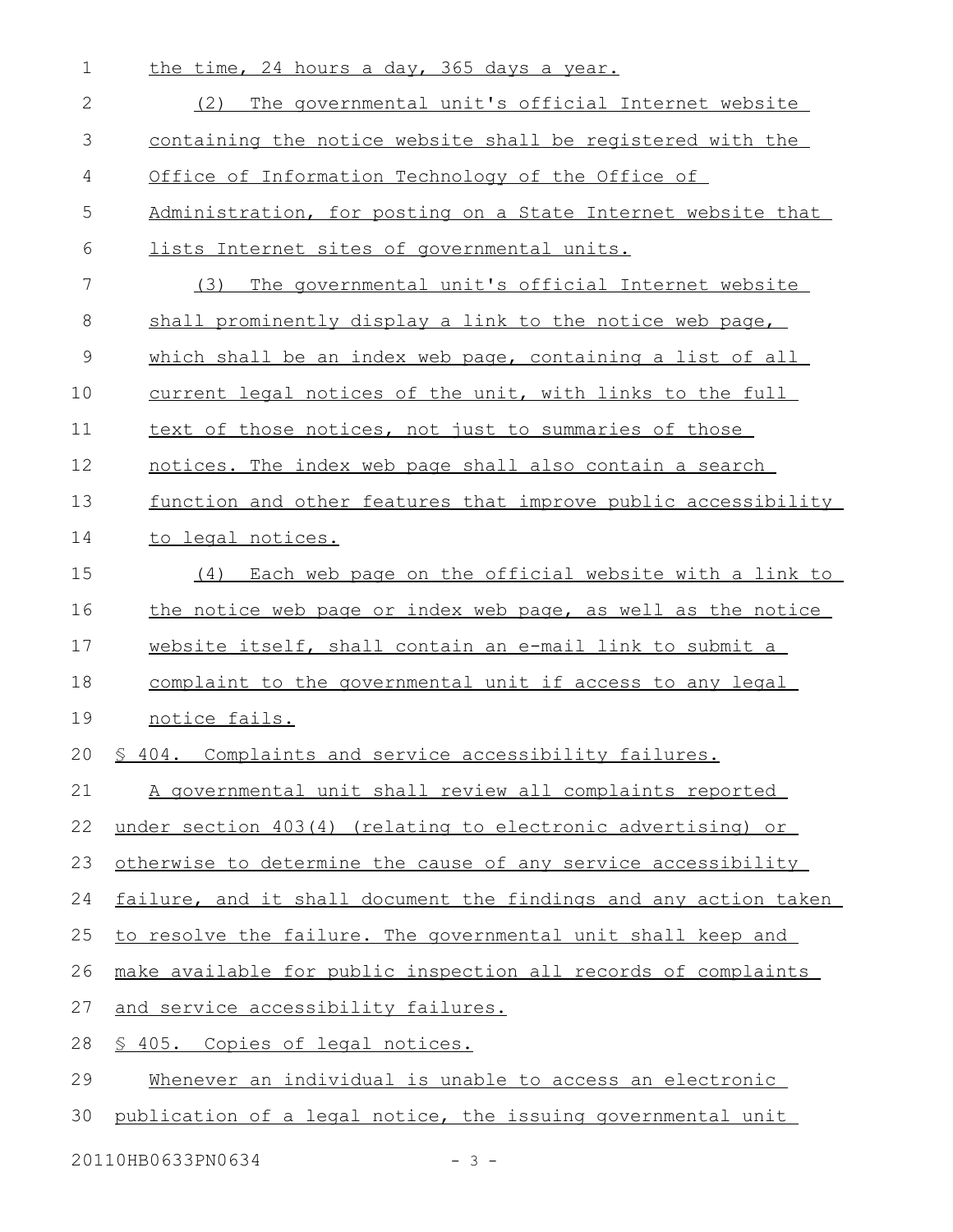| $\mathbf 1$ | shall provide a copy of the notice to the individual free of     |
|-------------|------------------------------------------------------------------|
| 2           | charge.                                                          |
| 3           | \$ 406. Time for posting.                                        |
| 4           | Notices shall remain available on the notice website at least    |
| 5           | until the last posting date required by law has expired or until |
| 6           | the event described in a notice has taken place, whichever is    |
| 7           | later.                                                           |
| 8           | § 407. Responsible official.                                     |
| $\mathsf 9$ | A governmental unit shall designate an official to be            |
| 10          | responsible for electronic publication and shall post the name   |
| 11          | and contact information of the official on the notice website.   |
| 12          | \$ 408. Creation of proof of publication.                        |
| 13          | The governmental unit shall create and keep or have provided     |
| 14          | by the notice website contractor a proof of publication for each |
| 15          | legal notice. The proof of publication shall state that the      |
| 16          | legal notice was posted from the initial date through either the |
| 17          | last posting date required by law or the date when the event     |
| 18          | described in a notice takes place, whichever occurs later.       |
| 19          | \$ 409. Proof of publication.                                    |
| 20          | Proof of publication of an electronically published legal        |
| 21          | notice for the purpose of complying with public notice           |
| 22          | requirements shall be satisfied and deemed conclusive upon the   |
| 23          | provision of a copy of the proof of publication, certified by    |
| 24          | the official designated under section 407 (relating to           |
| 25          | responsible official), stating that the notice was posted from   |
| 26          | the initial date until the last posting date required by law.    |
| 27          | \$ 410. Other notice and advertising requirements.               |
| 28          | Nothing in this chapter shall negate or effect any               |
| 29          | requirement in law, requlation or rule requiring that a notice   |
| 30          | or other advertisement be published in a periodical designated   |
|             | 20110HB0633PN0634<br>4 –                                         |